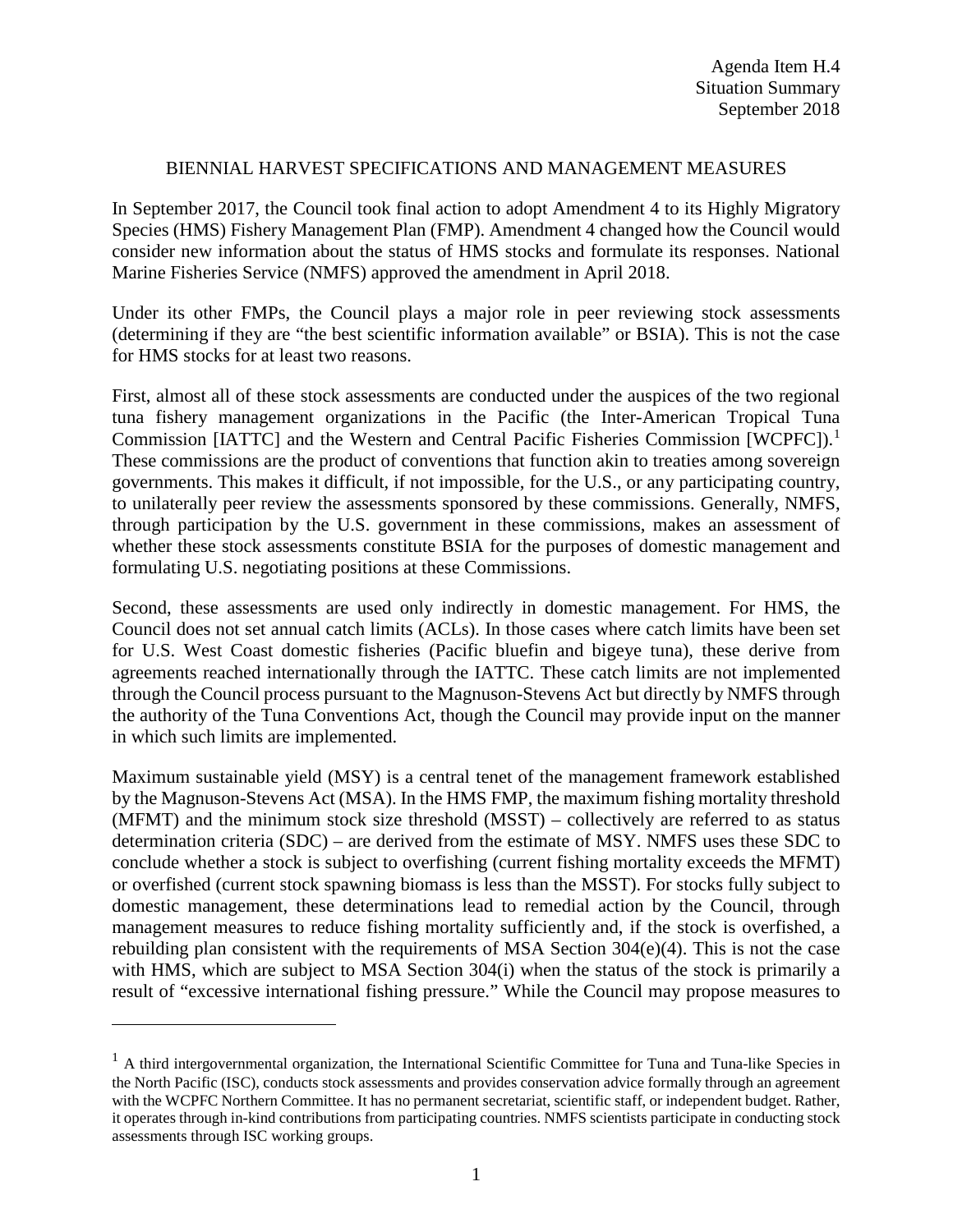address the "relative impact of fishing vessels of the United States on the stock," the broader charge is for the Council to develop recommendations for "international actions."

The MSA and the HMS FMP also define and discuss the determination of optimum yield (OY). OY is a "decisional mechanism" to help in considering reductions from MSY "to provide the greatest overall benefit to the Nation." While OY has value conceptually, it has less operational utility, at least for this Council, because catch control management is more often driven by annual catch limit mechanisms. It also sits uncomfortably within the HMS management context, because the majority of catch is made by other countries making it more difficult to tie stockwide catch to domestic benefits. Nonetheless, there is an obligation to specify this quantity.

To aid in considering MSY, OY, and SDC estimates, Chapter 4 of the HMS FMP, Preventing Overfishing and Achieving Optimum Yield, is excerpted as Attachment 1.

Given these realities, the HMS FMP, as amended, lays out a biennial process that affords Council input on identifying the key management reference points described above. In September, the Council receives an update on "proposed adjustments to numerical estimates of MSY, OY, and SDC in a preliminary SAFE report." Through two subsequent meetings (November and March of the following year) the Council may then formulate recommendations on domestic management measures and measures that should be addressed through the IATTC and/or WCPFC. For the purposes of this biennial cycle, the attached NMFS Report provides outputs of recent HMS assessments and information on the status of stocks, which the HMSMT will use to prepare the HMS SAFE Report.

As noted, the Council is not obligated to establish annual catch limits for HMS FMP stocks, obviating the need to develop management measures to control catch consistent with such limits. But at the same time, the Council is not prohibited from establishing such measures, or other measures to address management concerns, through this biennial process. At this meeting the Council has the opportunity to scope such new management measures.

## **Council Action:**

## **Adopt Preliminary Revised Estimates of Reference Point Values, Annual Catch Limits, or Other Harvest Objectives and/or Management Measures.**

Reference Materials:

- 1. Agenda Item H.4, Attachment 1: HMS FMP Chapter 4, Preventing Overfishing and Achieving Optimum Yield.
- 2. Agenda Item H.4, Attachment 2: Correspondence Between the Western Pacific Fishery Management Council and National Marine Fisheries Service Regarding Bigeye Tuna Aging Methods.
- 3. Agenda Item H.4.a, NMFS Report 1.